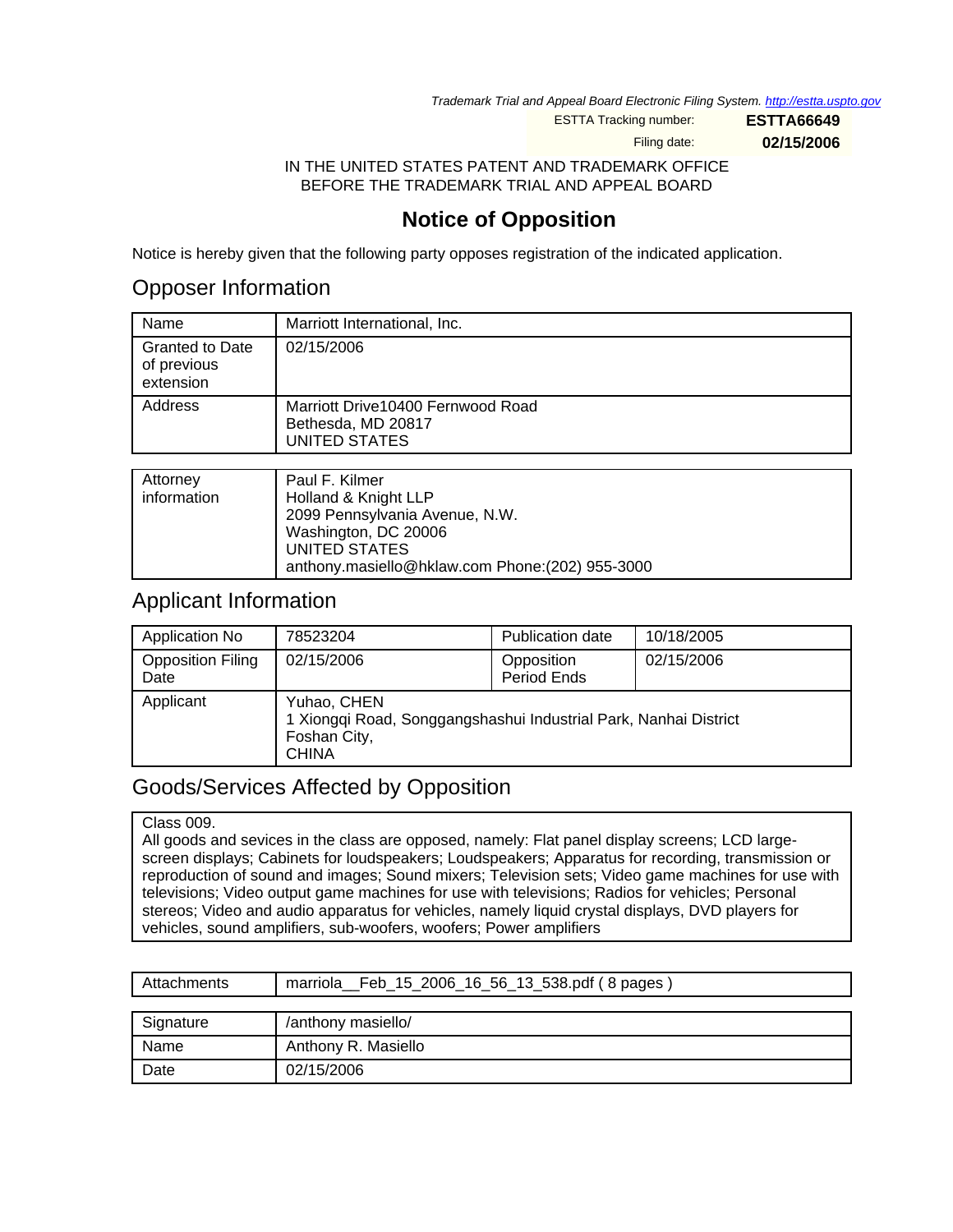### IN THE UNITED STATES PATENT AND TRADEMARK OFFICE BEFORE THE TRADEMARK TRIAL AND APPEAL BOARD

| MARRIOTT INTERNATIONAL, INC. |                         |
|------------------------------|-------------------------|
| Opposer                      |                         |
| v.                           | Opp. No. $\_\_$         |
| YUHAO, CHEN                  | (Serial No. 78/523,204) |
| Applicant                    |                         |

### **NOTICE OF OPPOSITION**

Marriott International, Inc. ("Opposer"), a corporation organized and existing under the laws of the State of Delaware, with its principal place of business located at 10400 Fernwood Road, Bethesda, MD 20817, believes that it will be damaged by the registration of the mark claimed in Application Serial No. 78/523.204 (the "Application") filed by Chen Yuhao, an individual citizen of China, of 1 Xiongqi Road, Songgangshashui Industrial Park, Nanhai District, Foshan City, China, on November 26, 2004 (the "Application Filing Date") and published in the Official Gazette of October 18, 2005, and hereby opposes registration of the same under the provisions of Section 13 of the Trademark Act of 1946, 15 U.S.C. §1063.

On November 15, 2005, Opposer timely filed a request for a thirty (30) day extension of time to oppose the subject application which was granted by the Trademark Trial and Appeal Board on that same day (expiring December 17, 2005). On December 15, 2005, Opposer timely filed a request for a further sixty (60) day extension of time to oppose the subject application which was granted on December 16, 2005 (expiring February 15, 2006).

As grounds for opposition, Opposer alleges the following:

Opposer is the owner of all right, title, and interest in and to the well 1. known and famous trademark and service mark MARRIOTT, which Opposer and its predecessors in interest (collectively hereinafter "Opposer") have used since at least as early as 1960 in connection with hotel services and a wide range of hotel-related goods and services.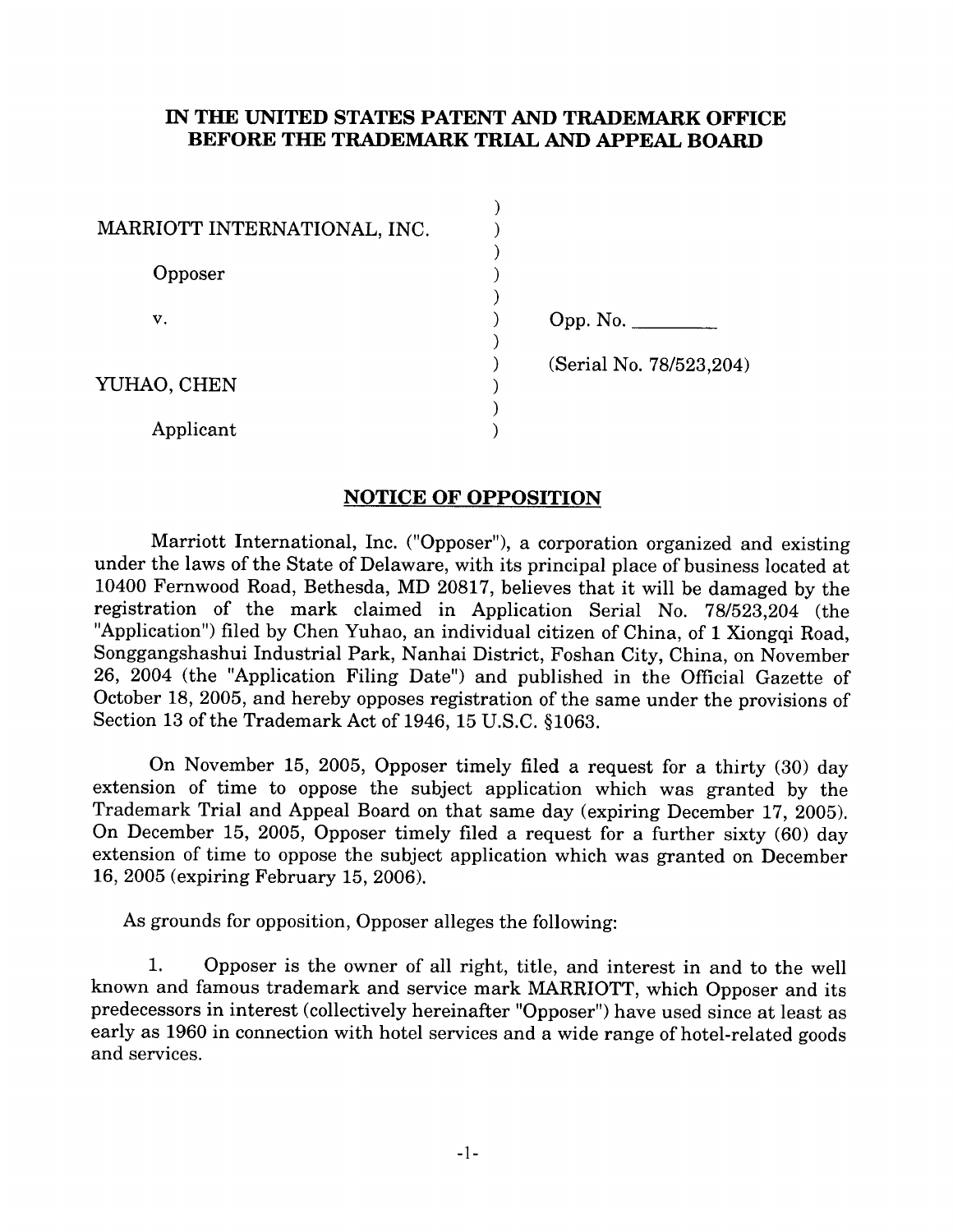$2<sub>1</sub>$ Since at least as early as July, 1960, Opposer has used the mark set forth below, in connection with hotel and restaurant services:

# **Marriott**

 $\mathcal{R}$ . Opposer is the owner of U.S. Registration No. 904,029 for the mark shown in Paragraph 2 above, for "hotel and restaurant services," which registration issued on December 8, 1970 and is valid and subsisting.

 $\overline{4}$ . Opposer's Reg. No. 904,029 is incontestable and provides conclusive evidence of Opposer's ownership of the mark set forth therein, of the validity of that mark, and of Opposer's exclusive right to use that mark in commerce.

 $5.$ Opposer is the owner of U.S. Registration No. 899,900 for the mark MARRIOTT, in standard character form, for "hotel and restaurant services," which registration issued on September 29, 1970 and is valid and subsisting.

6. Opposer's Reg. No. 899,900 is incontestable and provides conclusive evidence of Opposer's ownership of the mark set forth therein, of the validity of that mark, and of Opposer's exclusive right to use that mark in commerce.

7. Since at least as early as 1988, Opposer has used the stylized form of its famous MARRIOTT mark in the following form:



The mark set forth above is hereinafter referred to as "Opposer's Stylized Mark".

8. Opposer is the owner of U.S. Registration No. 2,504,099 for the mark set forth below for use in connection with "hotel, restaurant, catering, bar and lounge services; provision of facilities for meetings, conferences and exhibitions; reservation services for hotel accommodations," which registration issued on November 6, 2001 and is valid and subsisting:

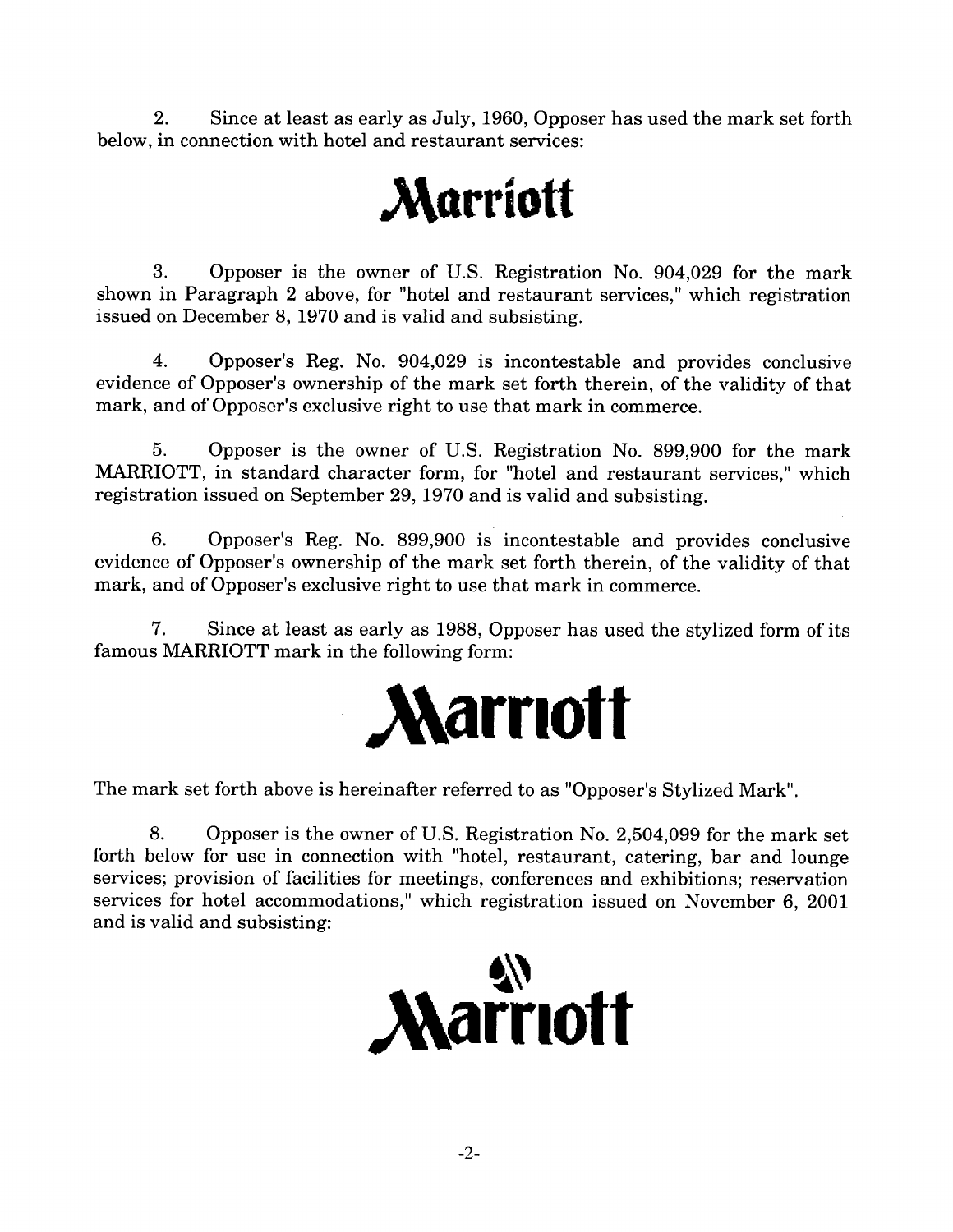9. The font and appearance used for the stylization of Opposer's marks were created on a custom basis especially for Opposer and are not part of any commonly available or standard font.

10. Opposer has used the mark MARRIOTT and Opposer's Stylized Mark in connection with hotels, resort hotels, health spa services, physical fitness consultation, massage services, beauty salon services, restaurant, catering, bar and lounge services, providing facilities for meetings, conferences, and exhibitions, providing banquet and social function facilities, real estate time sharing services, financing, management, brokerage and leasing of timeshare properties and other real estate, airline catering, golf and tennis club services, marina services, reservation services, hotel management and franchise services, meeting and event planning and consultation, apartment services, travel services, retail services and charitable services (the "Marriott Services").

11. Opposer currently operates or franchises approximately 502 MARRIOTT branded hotels, resorts and conference centers located throughout the United States, and in at least 64 other countries. In connection with such hotels, resorts and conference centers, and the related services provided therein, Opposer displays the MARRIOTT mark and Opposer's Stylized Mark. In addition, Opposer's MARRIOTT mark and Opposer's Stylized Mark are displayed in signage and used at approximately 2000 other properties throughout the world in connection with many of the other hotel, timeshare and apartment brands owned by Opposer.

As a result of Opposer's widespread use, advertising, and promotion of 12. the MARRIOTT mark and Opposer's Stylized Mark, both marks have become wellknown and famous as distinctive indicators of the origin of the Marriott Services and the marks have acquired a highly favorable reputation among members of the purchasing public and become valuable symbols of Opposer's goodwill.

13. In connection with the provision of the Marriott Services, Opposer provides its guests with a wide variety of related services, including videoconferencing and audioconferencing services for business meetings, conferences and conventions.

14.  $In$ connection with  $the$ provision of videoconferencing and audioconferencing services, Opposer provides its customers access to a wide variety of equipment for use within Opposer's facilities, including video equipment, televisions, monitors, display screens, large-screen displays, audio equipment, and loudspeakers.

15. Opposer is the owner of U.S. Registration No. 2,592,830 for the mark set forth below. for use in connection with "providing videoconferencing. audioconferencing and web streaming services for business meetings, conferences and conventions," which registration issued on July 9, 2002 and is valid and subsisting: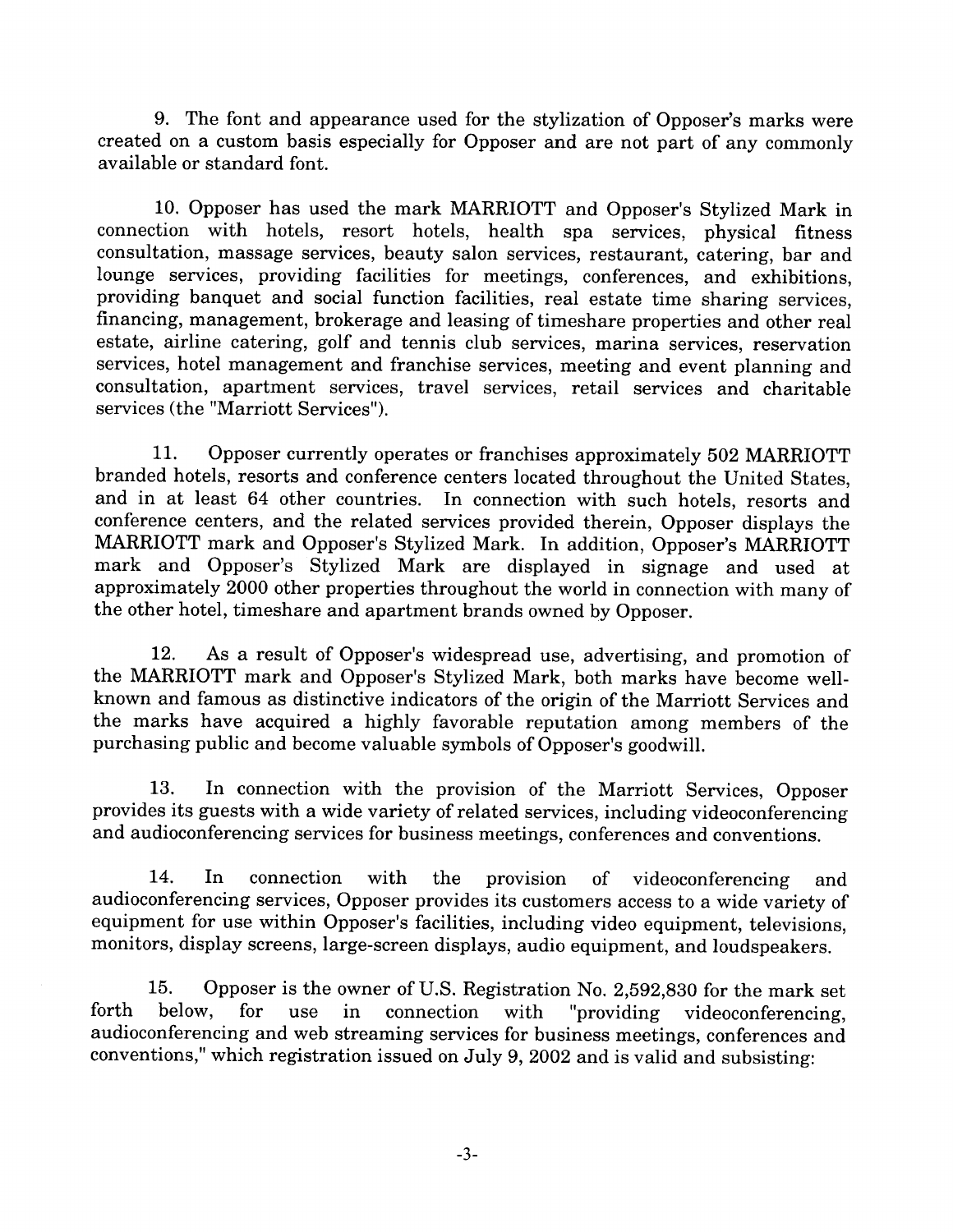

 $16.$ In connection with the provision of the Marriott Services, Opposer distributes a wide variety of merchandise, promotional items, and gifts, marked with Opposer's Stylized Mark.

 $17<sub>1</sub>$ Opposer has offered property management, financial management, and other computer software, systems, applications and technologies in commerce under and by reference to Opposer's MARRIOTT mark and Opposer's Stylized Mark from a date prior to the Application Filing Date.

From a date preceding the Application Filing Date, and prior to any use 18. by Applicant of Applicant's Mark, Opposer has distributed in commerce calculators, CD holders, and computer cases marked with Opposer's Stylized Mark or with marks that incorporate Opposer's Stylized Mark.

19. Notwithstanding Opposer's prior rights in the MARRIOTT mark and Opposer's Stylized Mark, on November 26, 2004, Applicant filed the Application in the United States Patent and Trademark Office for registration of the mark set forth below for "Flat panel display screens; LCD large-screen displays; Cabinets for loudspeakers; Loudspeakers; Apparatus for recording, transmission or reproduction of sound and images; Sound mixers; Television sets; Video game machines for use with televisions; Video output game machines for use with televisions; Radios for vehicles; Personal stereos; Video and audio apparatus for vehicles, namely liquid crystal displays, DVD players for vehicles, sound amplifiers, sub-woofers, woofers; Power amplifiers" (collectively "Applicant's Goods"):

# **Marriola**

The mark set forth above is hereinafter referred to as "Applicant's Mark."

20. The upper-case letter M in Applicant's Mark is a nearly identical simulation of the initial letter of Opposer's Stylized Mark.

Applicant's Mark makes use of an un-dotted lower-case letter "I" that 21. resembles the un-dotted lower-case letter "I" in Opposer's Stylized Mark.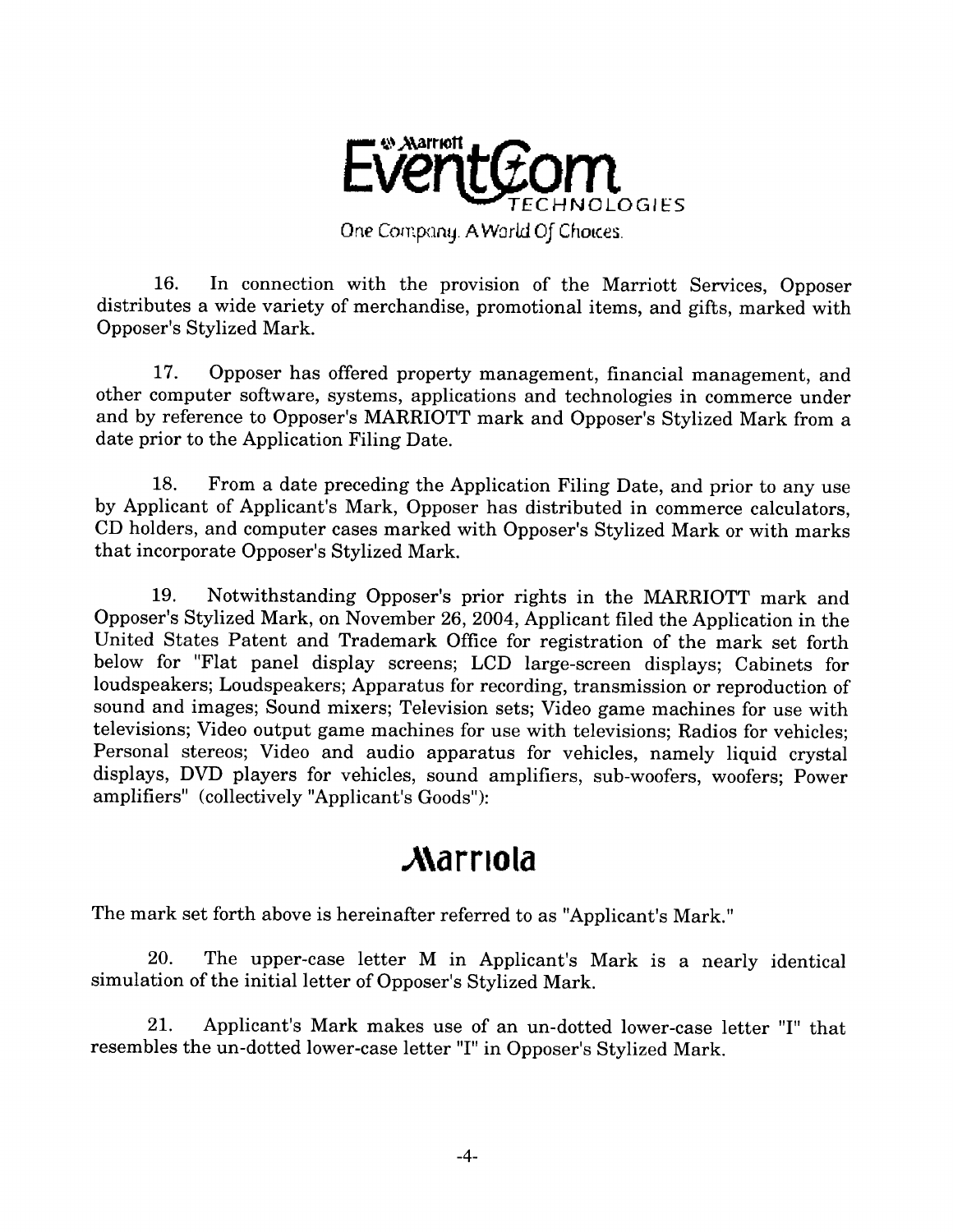22. The style of all of the letters of Applicant's Mark closely resembles the distinctive style of the letters in Opposer's Stylized Mark.

 $23$ On information and belief, Applicant knew or had reason to know of Opposer's prior rights in Opposer's Stylized Mark when Applicant filed the Application.

On information and belief, Applicant or Applicant's agents intentionally  $24$ copied Opposer's Stylized Mark in designing Applicant's Mark.

25. The Application was filed on the basis of intent to use, under Trademark Act Section 1(b), 15 U.S.C. Section 1051(b).

On information and belief, Applicant made no use of Applicant's Mark in 26. connection with Applicant's Goods prior to the filing of the Application.

27. On information and belief, Applicant has to date made no use of Applicant's Mark in connection with any goods or services offered, sold, distributed or transported in commerce.

28. Opposer's mark MARRIOTT and Opposer's Stylized Mark have been used, advertised and promoted in interstate commerce from a date long prior to the Application Filing Date and long prior to any use by Applicant of Applicant's Mark.

Opposer's Registrations No. 904,029, 2,504,099 and 2,592,830 issued 29. long prior to the Application Filing Date and long prior to any use by Applicant of Applicant's Mark.

Opposer's mark MARRIOTT is famous and became famous long prior to 30. any real or "constructive" use by Applicant of Applicant's Mark.

Opposer's Stylized Mark is famous and became famous long prior to any  $31<sub>1</sub>$ real or "constructive" use by Applicant of Applicant's Mark.

The mark in Opposer's Registration No. 2,504,099 is famous and became 32. famous long prior to any real or "constructive" use by Applicant of Applicant's Mark.

### **COUNT I** Likelihood of Confusion  $-$  \$2(d)

33. Opposer realleges and incorporates by reference the allegations contained in paragraphs 1 through 32, above, as if set forth in their entirety herein.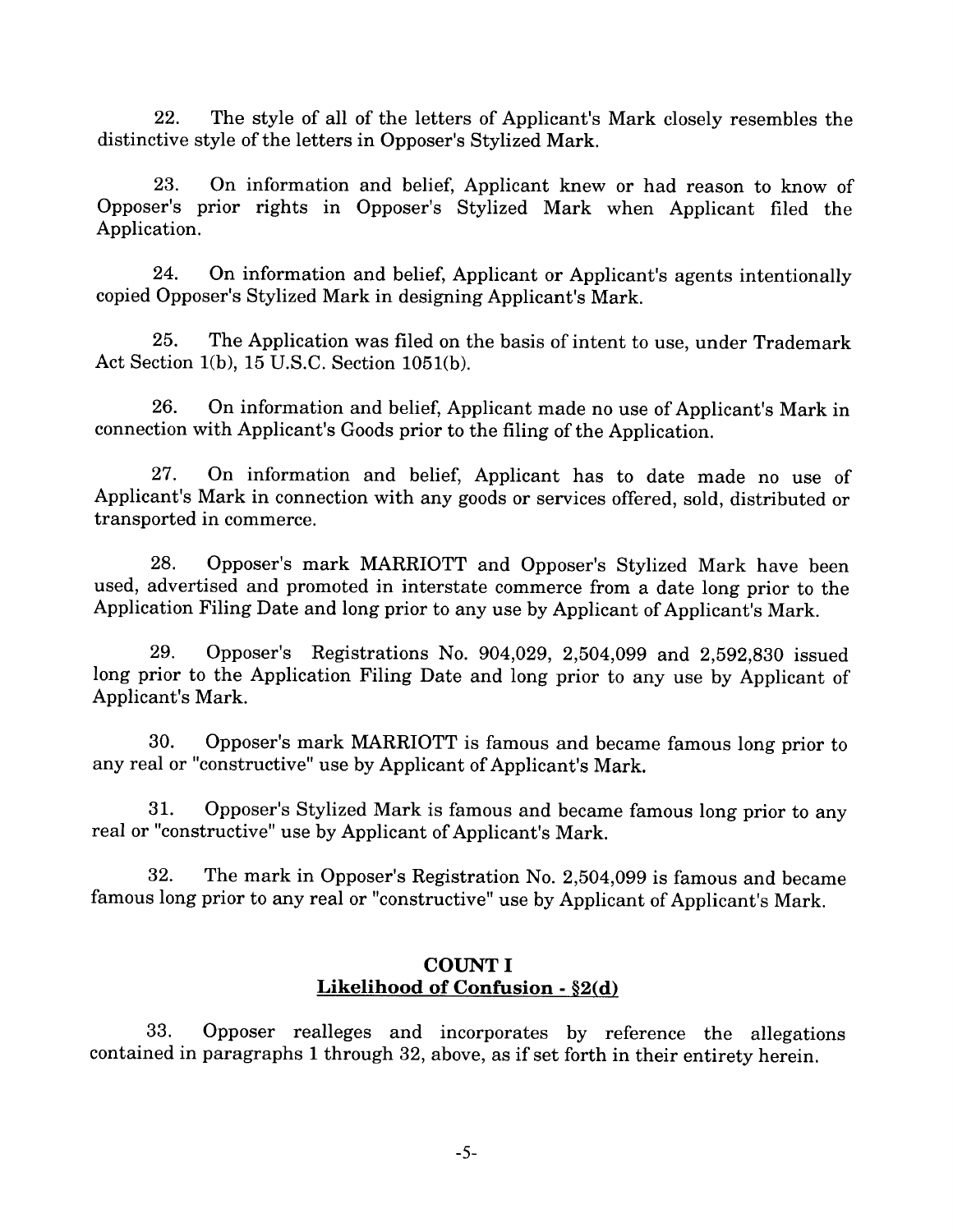34. The Applicant's Mark so closely resembles the Opposer's Stylized Mark in appearance, sound and/or meaning that the use and registration thereof by Applicant is likely to cause confusion, mistake, and deception as to the source or origin of Applicant's Goods and will injure and damage Opposer and the goodwill and reputation symbolized by Opposer's Stylized Mark.

35. The Applicant's Mark so closely resembles the mark in Opposer's Registration No. 904,029 in appearance, sound and/or meaning that the use and registration thereof by Applicant is likely to cause confusion, mistake, and deception as to the source or origin of Applicant's Goods and will injure and damage Opposer and the goodwill and reputation symbolized by Opposer's registered mark.

The Applicant's Mark so closely resembles the mark in Opposer's 36. Registration No. 2,504,099 in appearance, sound and/or meaning that the use and registration thereof by Applicant is likely to cause confusion, mistake, and deception as to the source or origin of Applicant's Goods and will injure and damage Opposer and the goodwill and reputation symbolized by Opposer's registered mark.

Applicant's Goods are so closely related to the equipment that Opposer 37. provides  $\mathbf{t}$ its customers in connection with its videoconferencing and audioconferencing services, and other goods and services provided by Opposer, that the public is likely to be confused, to be deceived, and to assume erroneously that Applicant's Goods are those of Opposer or that Applicant is in some way connected with, sponsored by, or affiliated with Opposer, all to Opposer's irreparable damage and injury.

Likelihood of confusion in this case is enhanced by the fame of Opposer's 38. MARRIOTT mark, Opposer's Stylized Mark, and the mark in Opposer's Registration No. 2,504,099.

39. Under the circumstances, registration and use of Applicant's Mark is likely to cause Opposer to lose control over the good and valuable reputation represented by and derived from Opposer's MARRIOTT mark and Opposer's Stylized Mark.

40. Registration of Applicant's Mark in light of the prior rights of Opposer in the MARRIOTT mark, Opposer's Stylized Mark and the mark in Registrations Nos. 904,029 and 2,504,099 is therefore likely to cause confusion, mistake and/or deception among members of the relevant purchasing public resulting in damage and injury to Opposer in violation of the provisions of Section 2(d) of the Trademark Act. 15 U.S.C.  $$1052(d).$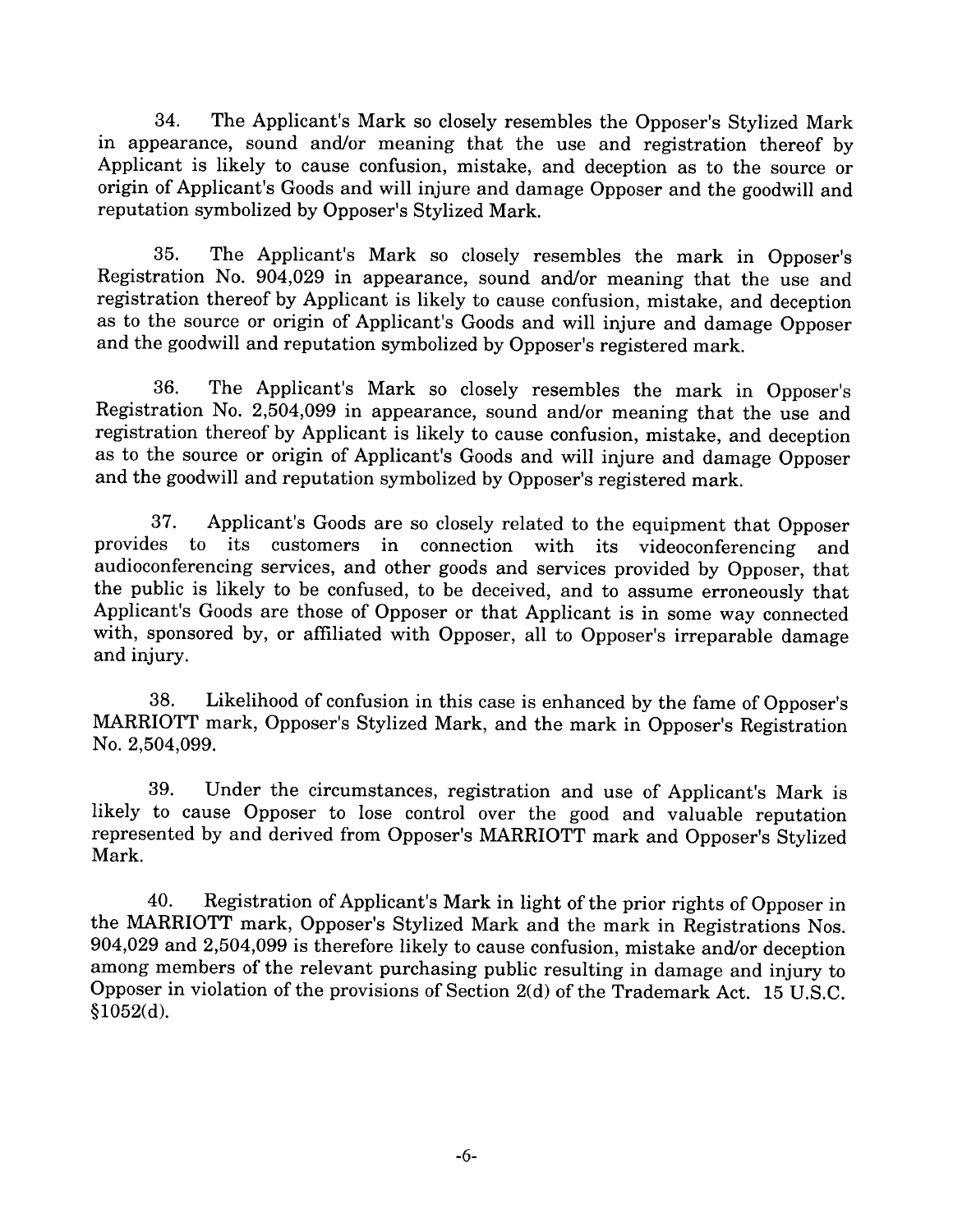### **COUNT II** Deception -  $\S$ 2 (a)

Opposer realleges and incorporates by reference the allegations 41. contained in paragraphs 1 through 40, above, as if set forth in their entirety herein.

42. The distinctive upper-case letter M that appears in Opposer's Stylized Mark uniquely indicates Opposer as the source of goods and services, such that customers in the marketplace will likely believe, erroneously, that goods or services marked with Applicant's Mark, which includes such distinctive letter M, are goods or services originating with Opposer, and such customers will thereby be deceived.

43. Opposer's Stylized Mark uniquely indicates Opposer as the source of goods and services.

44. Applicant's Mark so closely resembles Opposer's Stylized Mark that customers in the marketplace will likely believe, erroneously, that goods or services marked with Applicant's Mark are goods or services originating with Opposer, and such customers will thereby be deceived.

Applicant's Mark so closely resembles Opposer's Stylized Mark that it 45. falsely suggests a connection with Opposer, such that customers in the marketplace are likely to believe, erroneously, that goods marked with Applicant's Mark originate with Opposer, are sponsored or approved by Opposer, or are otherwise connected to Opposer.

The erroneous belief of customers that goods marked with Applicant's 46. Mark originate with Opposer would be a material factor in the decision of such customers to select and purchase such goods.

47. The incorrect belief of customers that goods marked with Applicant's Mark originate with Opposer, are sponsored or approved by Opposer, or are otherwise connected to Opposer would be a material factor in the decision of such customers to select and purchase such goods.

Registration of Applicant's Mark would violate the provisions of Section 48.  $2(a)$  of the Trademark Act, 15 U.S.C. §1052(a), because Applicant's Mark consists of or comprises deceptive matter, and because it falsely suggests a connection with Opposer, resulting in damage and injury to the public and to Opposer.